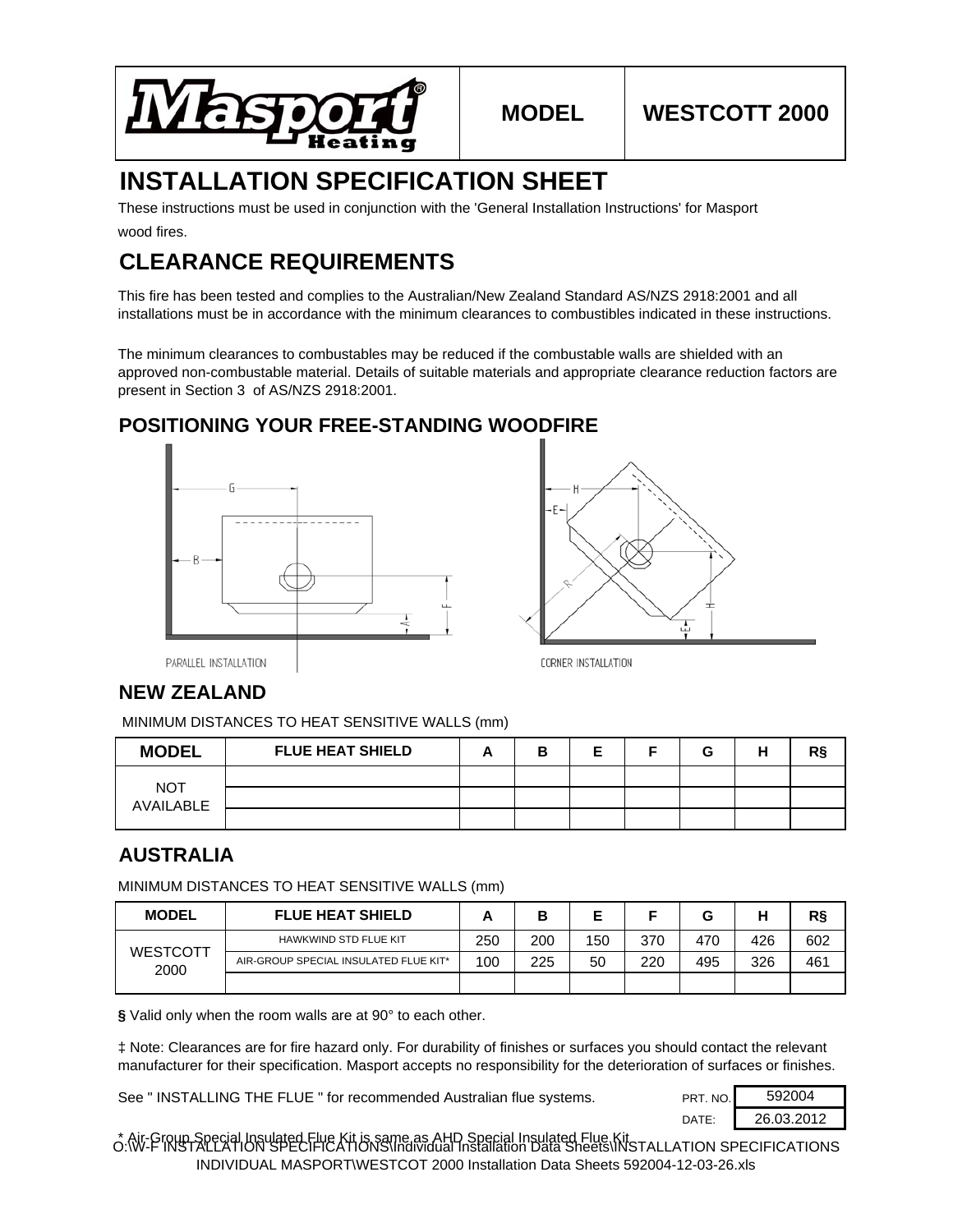# **PARALLEL INSTALLATION FLOOR PROTECTOR (Hearth) REQUIREMENTS**

MINIMUM FLOOR PROTECTOR DIMENSIONS IN mm



# DIMENSIONS IN THE TABLE ARE VALID ONLY WHEN THE FIRE IS EXACTLEY AT ITS MINIMUM ALLOWABLE WALL CLEARANCE.

#### **NEW ZEALAND**

| <b>MODEL</b>     | <b>Flue</b><br><b>Shield</b> | Floor<br>Protector<br>height | A# | C# | D | Е | J. | $K#$   P2   P3 | W | <b>Floor</b><br>Protector<br>Type Ø |
|------------------|------------------------------|------------------------------|----|----|---|---|----|----------------|---|-------------------------------------|
|                  |                              |                              |    |    |   |   |    |                |   |                                     |
| <b>NOT</b>       |                              |                              |    |    |   |   |    |                |   |                                     |
| <b>AVAILABLE</b> |                              |                              |    |    |   |   |    |                |   |                                     |
|                  |                              |                              |    |    |   |   |    |                |   |                                     |

## **AUSTRALIA -** ALL WITH FLUE HEATSHIELD

| <b>MODEL</b>    | <b>Flue</b><br><b>Shield</b> | Floor<br><b>Protector</b><br>height | A#  | C#  | D   |     |     | u   | K#  | P <sub>2</sub> | P <sub>3</sub> | W   | <b>Floor</b><br>Protector<br>Type Ø |
|-----------------|------------------------------|-------------------------------------|-----|-----|-----|-----|-----|-----|-----|----------------|----------------|-----|-------------------------------------|
|                 | <b>HSF</b>                   |                                     | 250 | 300 | 100 | 370 | 440 | 740 | 840 | 290            | 120            | 540 | <b>ASH</b>                          |
| <b>WESTCOTT</b> | AGA                          |                                     | 100 | 300 | 100 | 220 | 440 | 740 | 690 | 290            | 120            | 540 | ASH1                                |
| 2000            |                              |                                     |     |     |     |     |     |     |     |                |                |     |                                     |
|                 |                              |                                     |     |     |     |     |     |     |     |                |                |     |                                     |

HSF: HAWKWIND STD FLUE KIT

AGA: AIR GROUP / AHD SPECIAL INSULATED FLUE KIT WITH 900mm S/S REFLECTOR SHIELD

ASH: 8mm THICK FIBRE CEMENT BOARD OR SIMILAR, 0.8 m² K/W PER 4mm THICKNESS

ASH1: 12mm FIBRE CEMENT SHEET (0.8m² K / W PER 4mm SHEET THICKNESS

Ø for minimum constructional requirements see general installation instructions.

**#** Valid only when the fire is exactly at its minimum allowable wall clearance.

NOTE: Where a fan is being fitted, you may prefer to increase the 'A' dimension to 100 mm to provide easier access for servicing. If so, the amount you add to 'A' to bring it to 100 mm must also be added to the 'C' and 'S' dimensions.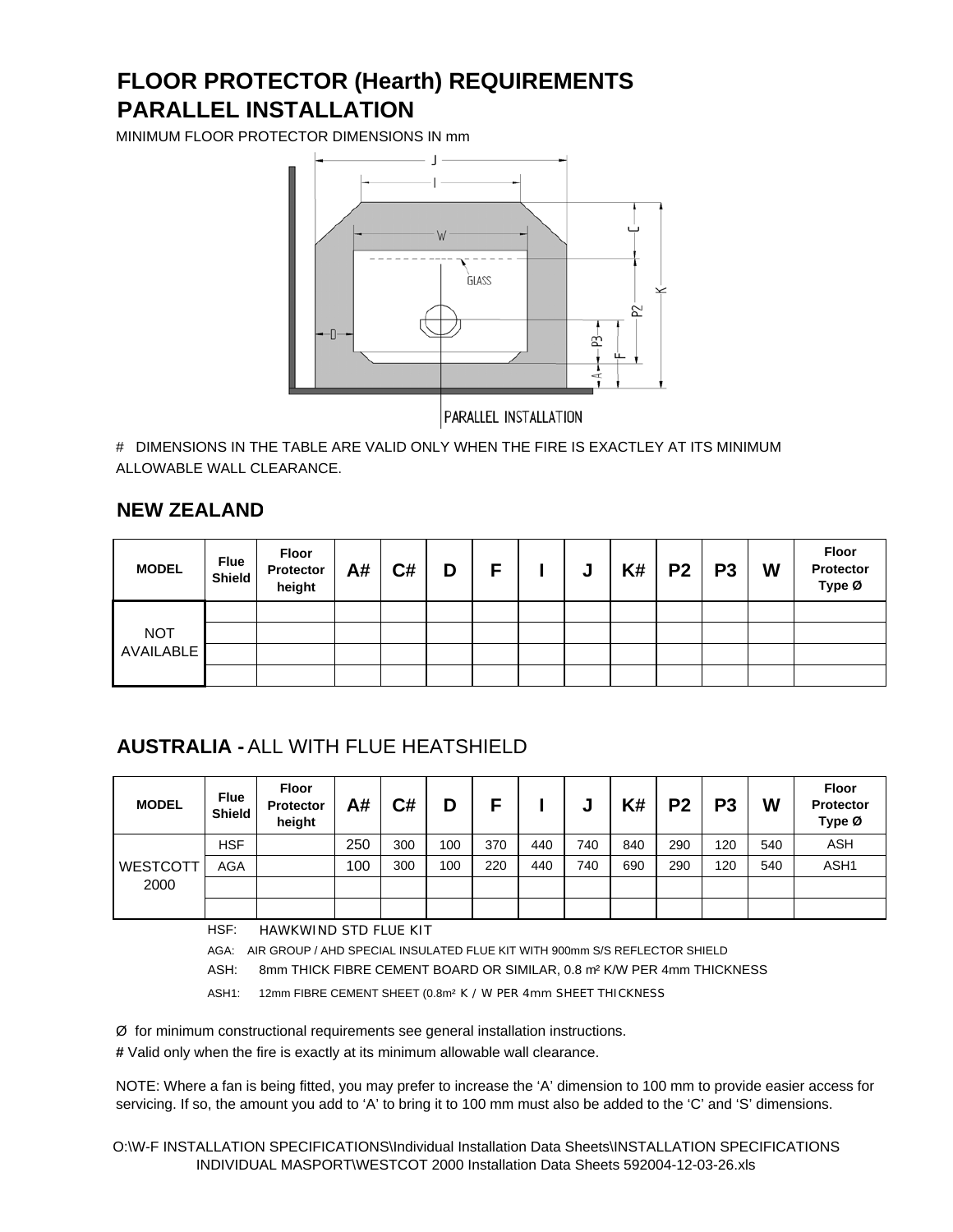# **FLOOR PROTECTORS (Hearth) REQUIREMENTS CORNER INSTALLATION**

MINIMUM FLOOR PROTECTOR DIMENSIONS IN mm



# DIMENSIONS IN THE TABLE ARE VALID ONLY WHEN THE FIRE IS EXACTLEY AT ITS MINIMUM ALLOWABLE WALL CLEARANCE.

## **NEW ZEALAND**

| <b>MODEL</b>     | <b>Flue</b><br>Shield | <b>Floor Protector Distance</b><br>above Floor | C | Е | H# | L# | M# | N | R# | <b>FLOOR</b><br><b>PROTECTOR</b><br><b>TYPE</b> |
|------------------|-----------------------|------------------------------------------------|---|---|----|----|----|---|----|-------------------------------------------------|
|                  |                       |                                                |   |   |    |    |    |   |    |                                                 |
| <b>NOT</b>       |                       |                                                |   |   |    |    |    |   |    |                                                 |
| <b>AVAILABLE</b> |                       |                                                |   |   |    |    |    |   |    |                                                 |
|                  |                       |                                                |   |   |    |    |    |   |    |                                                 |

## **AUSTRALIA**

| <b>MODEL</b>    | <b>Flue</b><br><b>Shield</b> | <b>Floor Protector Distance</b><br>above Floor | C   | Е   | H#  | ∟#   | M#  | N   | R#  | <b>FLOOR</b><br><b>PROTECTOR</b><br><b>TYPE</b> |
|-----------------|------------------------------|------------------------------------------------|-----|-----|-----|------|-----|-----|-----|-------------------------------------------------|
|                 | <b>HFS</b>                   |                                                | 300 | 150 | 426 | 1072 | 913 | 470 | 602 | <b>ASH</b>                                      |
| <b>WESTCOTT</b> | <b>AGA</b>                   |                                                | 300 | 50  | 326 | 931  | 813 | 470 | 461 | ASH1                                            |
| 2000            |                              |                                                |     |     |     |      |     |     |     |                                                 |
|                 |                              |                                                |     |     |     |      |     |     |     |                                                 |
|                 | HSF:                         | HAWKWIND STD FLUE KIT                          |     |     |     |      |     |     |     |                                                 |

AGA: AIR GROUP / AHD SPECIAL INSULATED FLUE KIT WITH 900mm S/S REFLECTOR SHIELD

ASH: 8mm THICK FIBRE CEMENT BOARD OR SIMILAR, 0.8 m² K/W PER 4mm THICKNESS

ASH1: 12mm FIBRE CEMENT SHEET (0.8m² K / W PER 4mm SHEET THICKNESS